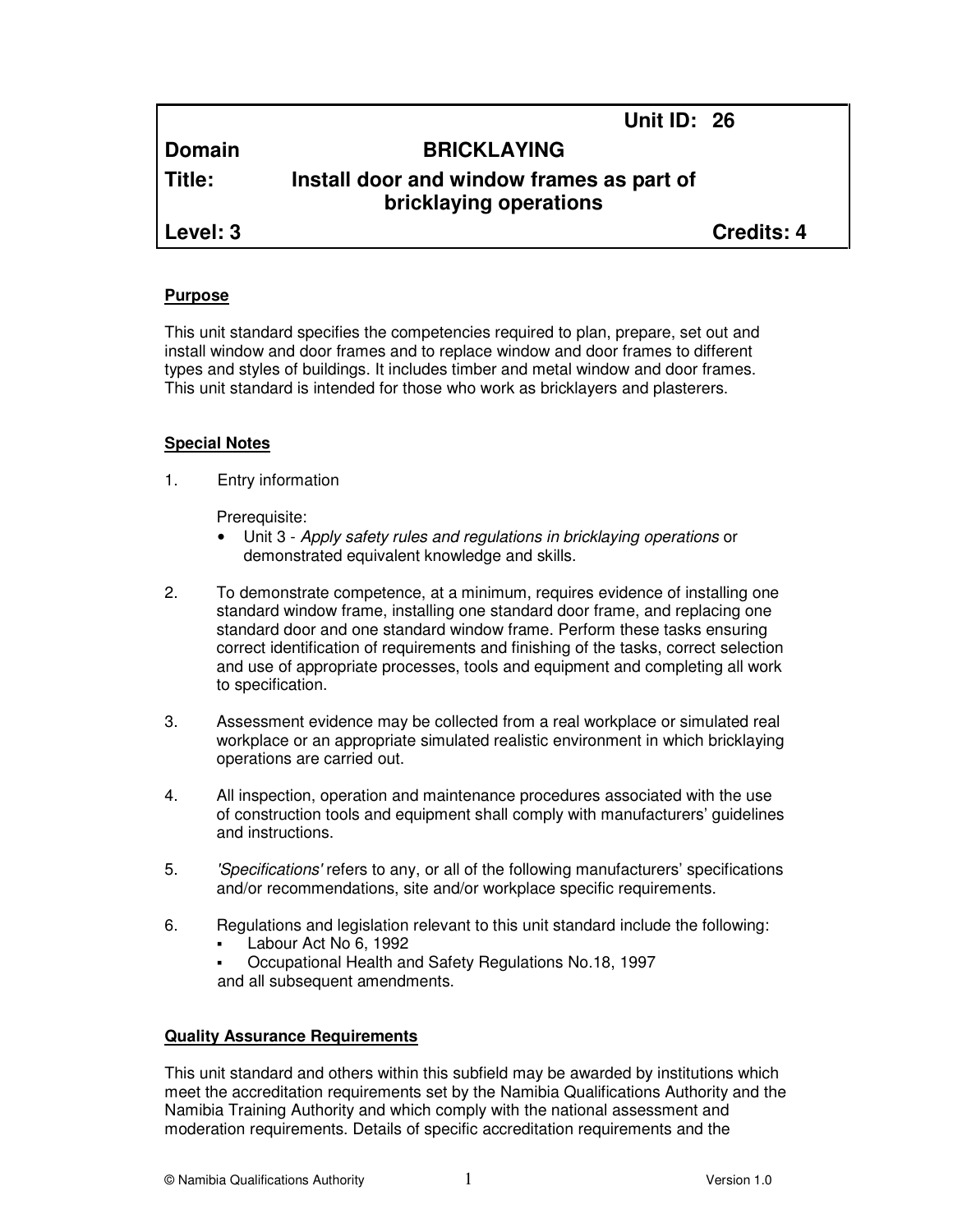national assessment arrangements are available from the Namibia Qualifications Authority and the Namibia Training Authority on www.nta.com.na

# **Elements and Performance Criteria**

### **Element 1: Plan and prepare for work**

### **Range**

Planning and preparation is to include but is not limited to worksite inspection, equipment defect identification, assessment of conditions and hazards and determination of work requirements.

Tools and equipment are to include but are not limited to measuring tapes/rules, hammers, spirit levels, hole saws, spade bits, squares (combination/tri), marking equipment, power drills, hand saws, chisels and straight edges and may include but not be limited to saw stools, power saws, power leads and hoses, spanners and screwdrivers.

## **Performance Criteria**

- 1.1 Work instructions, including plans, specifications, quality requirements and operational details are obtained, confirmed and applied.
- 1.2 Safety requirements are followed in accordance with safety plans and policies.
- 1.3 Sign and barricade requirements are identified and implemented.
- 1.4 Plant, tools and equipment selected to carry out tasks are consistent with the requirements of the job, checked for serviceability and any faults are rectified or reported prior to commencement.
- 1.5 Material quantity requirements are calculated in accordance with plans and/or specifications.
- 1.6 Materials appropriate to the work application are identified, obtained, prepared, safely handled and located ready for use.
- 1.7 Environmental protection requirements for the project are identified and applied in line with environmental plans and regulatory obligations.

### **Element 2: Install window frames**

### **Performance Criteria**

- 2.1 Window opening size is checked to be greater than overall window frame.
- 2.2 Reveals are joined and fixed securely to frames where specified.
- 2.3 Window frame is located to suit brickwork.
- 2.4 Window frame is positioned in place so that head/sill are level and stiles plumb.
- 2.5 Window is packed and fixed to wall frame.